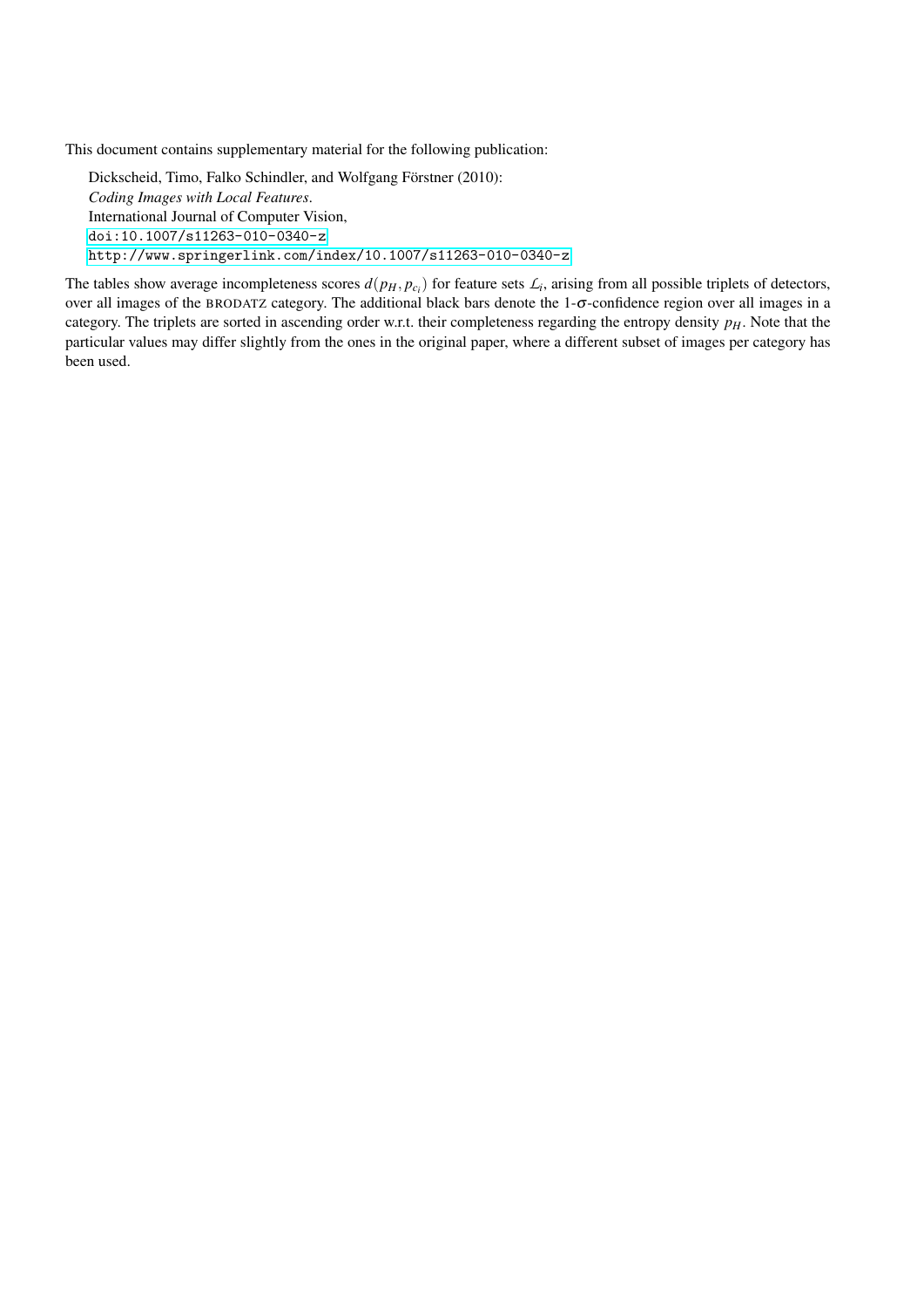| <b>MSER</b>          | IBR       | SFOP      | SFOP <sub>0</sub> | SFOP90    | EFOP<br>LOWE<br>HARAF |           |           | <b>HESAF</b> | EDGE      | <b>TNHITKS</b> | Distance                                         |
|----------------------|-----------|-----------|-------------------|-----------|-----------------------|-----------|-----------|--------------|-----------|----------------|--------------------------------------------------|
| $\overline{\bullet}$ |           |           |                   |           |                       |           |           | $\bullet$    |           | $\bullet$      | $0.084$ <sup>[</sup><br>$\overline{\phantom{a}}$ |
| $\overline{\bullet}$ |           |           |                   |           |                       |           |           |              |           | $\bullet$      | $0.085$ <sup>[</sup><br>$\overline{1}$           |
|                      |           | $\bullet$ |                   |           |                       |           |           |              |           |                | 0.086<br>┫                                       |
|                      |           |           |                   |           |                       |           |           | ٠            |           |                | 0.087                                            |
| $\bullet$            |           |           | $\bullet$         |           |                       |           |           |              |           |                | 0.087                                            |
|                      | $\bullet$ | $\bullet$ |                   |           |                       |           |           |              |           | $\bullet$      | 0.088<br>┫                                       |
|                      |           | $\bullet$ |                   |           |                       |           |           | $\bullet$    |           | $\bullet$      | 0.088                                            |
|                      |           |           |                   |           |                       |           |           |              |           |                | 0.088<br>4                                       |
|                      |           |           | $\bullet$         |           |                       |           |           | $\bullet$    |           | $\bullet$      | 0.088                                            |
|                      |           |           |                   |           | $\bullet$             |           |           | ٠            |           | $\bullet$      | 0.088                                            |
|                      |           |           |                   |           |                       |           |           |              |           |                | 0.088                                            |
|                      |           |           |                   | $\bullet$ |                       |           |           | ٠            |           |                | 0.088                                            |
|                      | ٠         |           |                   |           |                       |           |           |              |           |                | 0.089                                            |
|                      |           |           |                   |           |                       |           |           | $\bullet$    |           |                | 0.089                                            |
|                      |           |           |                   |           |                       |           | $\bullet$ |              |           | $\bullet$      | 0.0891                                           |
|                      |           |           |                   |           |                       |           |           |              |           |                | 0.090                                            |
|                      |           | $\bullet$ |                   |           |                       | ٠         |           |              |           | $\bullet$      | 0.090                                            |
|                      |           |           |                   |           |                       |           |           |              |           | $\bullet$      | 0.090                                            |
|                      |           |           |                   |           |                       |           |           |              |           |                | 0.090                                            |
|                      | $\bullet$ |           |                   | $\bullet$ |                       |           |           |              |           | $\bullet$      | 0.0901                                           |
| ٠                    |           |           |                   |           | $\bullet$             |           |           |              |           | $\bullet$      | 0.091                                            |
|                      |           |           |                   |           |                       |           |           |              |           |                | 0.091                                            |
|                      | $\bullet$ |           |                   |           | $\bullet$             |           |           |              |           |                | 0.092                                            |
|                      |           | $\bullet$ |                   |           |                       |           |           |              |           |                | 0.092                                            |
|                      |           |           |                   |           |                       |           |           |              |           | $\bullet$      | 0.092                                            |
|                      |           |           |                   |           |                       |           | ٠         | ٠            |           | $\bullet$      | 0.092                                            |
|                      |           | $\bullet$ |                   |           | $\bullet$             |           |           |              |           | $\bullet$      | 0.093                                            |
|                      |           |           |                   |           |                       |           |           |              |           |                | 0.093                                            |
| $\bullet$            |           |           |                   |           |                       |           |           |              |           | $\bullet$      | 0.093                                            |
|                      |           |           |                   |           |                       |           |           |              |           |                | 0.093                                            |
|                      |           |           |                   |           |                       |           | ٠         |              | $\bullet$ |                | 0.093                                            |
|                      |           |           |                   |           | $\bullet$             |           | $\bullet$ |              |           | $\bullet$      | 0.093                                            |
|                      |           |           |                   |           |                       |           |           |              |           |                | 0.093                                            |
|                      | $\bullet$ |           |                   |           |                       |           |           |              | $\bullet$ |                | 0.0941                                           |
|                      |           |           |                   |           |                       |           | $\bullet$ |              |           | $\bullet$      | 0.094                                            |
|                      |           |           |                   |           |                       |           |           |              |           |                | 0.095                                            |
|                      |           |           | ٠                 |           |                       |           |           |              |           |                | 0.095<br>┫                                       |
|                      |           |           |                   |           |                       |           |           |              |           |                | 0.095                                            |
|                      |           |           |                   |           |                       |           |           |              |           |                | 0.095                                            |
|                      |           | ٠         |                   |           |                       |           |           |              |           |                | 0.0971                                           |
|                      |           |           |                   |           |                       | $\bullet$ |           |              |           |                | 0.097<br>┫                                       |
|                      |           |           |                   |           |                       |           |           |              |           | $\bullet$      | 0.097                                            |

|             |           |           |                   | SFOP90    |           |           | <b>HARAF</b> | HESAF     |           | <b>TNELIAS</b> |                           |
|-------------|-----------|-----------|-------------------|-----------|-----------|-----------|--------------|-----------|-----------|----------------|---------------------------|
| <b>MSER</b> | IBR       | SFOP      | SFOP <sub>0</sub> |           | EFOP      | LOWE      |              |           | EDGE      |                |                           |
|             |           |           |                   |           |           |           |              |           |           |                | Distance                  |
|             |           |           |                   |           | $\bullet$ |           |              |           |           | $\bullet$      | 0.098<br>┫                |
|             |           | $\bullet$ |                   | $\bullet$ |           |           |              |           |           | $\bullet$      | $0.098$ <sup>[</sup>      |
| $\bullet$   | $\bullet$ |           |                   |           | $\bullet$ |           |              |           |           |                | $0.102$ <sup>[</sup><br>┦ |
|             |           |           |                   |           | $\bullet$ |           |              |           | $\bullet$ | $\bullet$      | 0.102                     |
|             | $\bullet$ |           |                   |           |           | $\bullet$ |              |           |           |                | 0.1041                    |
|             |           |           |                   |           |           |           |              |           |           |                | 0.105                     |
|             | $\bullet$ |           |                   | $\bullet$ |           |           |              |           |           |                | $0.107$ <sup>[</sup>      |
|             |           | ٠         |                   |           |           |           |              |           |           |                | 0.107                     |
|             | $\bullet$ |           |                   |           |           |           |              |           | $\bullet$ |                | 0.109                     |
| $\bullet$   |           | $\bullet$ |                   |           |           |           |              |           | $\bullet$ |                | 0.112                     |
| $\bullet$   | $\bullet$ |           |                   |           |           |           | $\bullet$    |           |           |                | 0.112                     |
|             |           |           |                   |           |           |           |              |           |           |                | 0.114                     |
| $\bullet$   |           |           | $\bullet$         |           |           | $\bullet$ |              |           |           |                | 0.114                     |
| $\bullet$   |           | $\bullet$ |                   |           |           | $\bullet$ |              |           |           |                | 0.115                     |
|             |           |           |                   |           |           |           |              |           |           |                | 0.116                     |
| $\bullet$   | $\bullet$ |           |                   |           |           |           |              | ٠         |           |                | 0.116                     |
| $\bullet$   |           |           | $\bullet$         |           |           |           |              |           | $\bullet$ |                | 0.117                     |
|             |           |           |                   |           |           | $\bullet$ |              |           |           |                | 0.117                     |
|             |           |           |                   | $\bullet$ |           |           |              |           | $\bullet$ |                |                           |
| $\bullet$   |           |           | $\bullet$         |           | $\bullet$ |           |              |           |           |                | 0.117                     |
|             |           | ٠         |                   |           |           |           |              |           |           |                | 0.118                     |
|             |           | $\bullet$ |                   |           |           |           | $\bullet$    |           |           |                | 0.1191                    |
|             |           |           |                   |           |           |           | ٠            |           | $\bullet$ |                | 0.119                     |
| $\bullet$   |           | $\bullet$ |                   |           |           |           |              | $\bullet$ |           |                | 0.119                     |
| $\bullet$   |           |           | $\bullet$         |           |           |           | $\bullet$    |           |           |                | 0.1191                    |
| $\bullet$   |           |           |                   |           |           |           |              |           |           |                | 0.120                     |
|             |           |           | $\bullet$         |           |           |           |              |           |           |                | 0.121                     |
| $\bullet$   |           |           |                   |           |           |           | $\bullet$    |           |           |                | 0.121                     |
| $\bullet$   |           |           |                   |           |           |           |              |           | $\bullet$ |                | 0.121                     |
| $\bullet$   |           |           |                   | $\bullet$ |           |           |              | $\bullet$ |           |                | 0.121                     |
| $\bullet$   |           |           |                   |           |           |           |              | $\bullet$ |           |                | 0.122                     |
|             |           |           |                   |           |           |           | $\bullet$    |           |           |                | 0.122                     |
| $\bullet$   |           |           |                   | $\bullet$ | ٠         |           |              |           |           |                | 0.122                     |
| $\bullet$   |           |           |                   |           |           |           |              |           |           |                | 0.124                     |
|             |           |           |                   |           |           |           |              |           |           |                | 0.124                     |
|             |           |           | $\bullet$         | $\bullet$ |           |           |              |           |           |                | 0.125                     |
| $\bullet$   |           |           |                   |           |           | $\bullet$ |              | $\bullet$ |           |                | 0.125                     |
| $\bullet$   |           |           |                   |           | $\bullet$ |           |              |           | $\bullet$ |                | 0.126                     |
|             | Ō         | $\bullet$ |                   |           |           |           | $\bullet$    |           |           |                | 0.128                     |
|             |           |           |                   |           |           |           |              |           | $\bullet$ |                | 0.128                     |
|             |           |           |                   |           |           |           |              |           |           |                | 0.1291                    |
|             |           |           | ٠                 |           |           |           |              |           |           |                | 0.1291                    |
|             |           |           |                   |           |           |           |              |           |           |                | 0.131<br>I                |
|             |           |           |                   |           |           |           |              |           |           |                |                           |